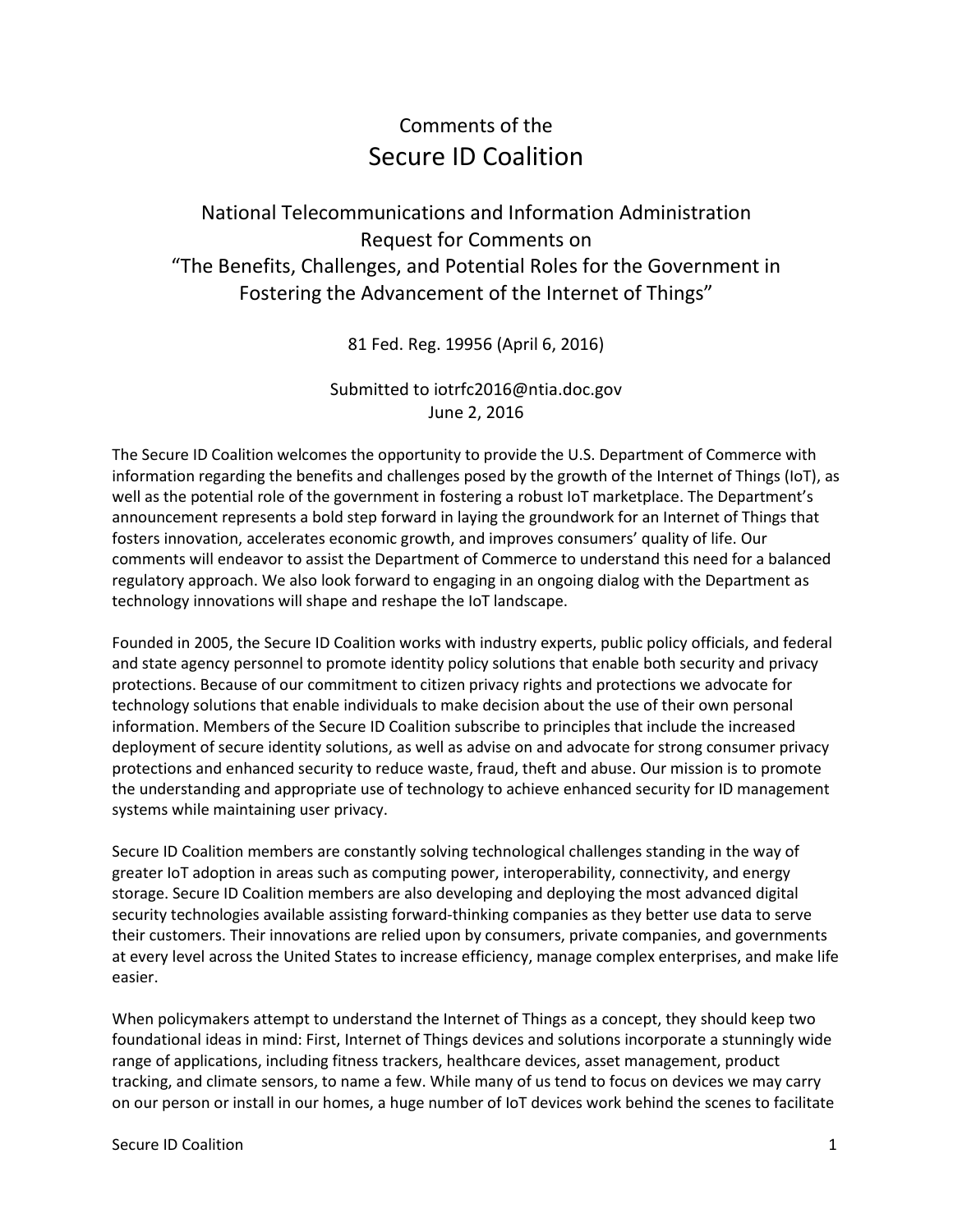a wide range of essential industrial and commercial applications. Though these functions may be invisible to the end user, they are nonetheless critical to delivering the products and services we deem essential to our everyday lives in a data driven interconnected world.

Second, although there exists an immense variety of devices and solutions within the Internet of Things, most can be suitably categorized as either consumer or industrial applications, and it is useful for policymakers to keep this distinction in mind when considering regulatory proposals. Consumer applications contain interfaces that allow users to consciously interact with their devices; incorporate sensors that collect data from users or their environments; or transmit, analyze or store data generated via users or their environments. By contrast, industrial IoT applications exclude an end user that could serve as a frame of reference. These applications are increasingly necessary to manage the intricate business processes at the heart of the global economy and ensure the performance of complex systems and devices, however the data they collect rarely contains personally identifiable information (PII) that can be traced back to individuals acting in their capacities as consumers.

The most significant challenge confronting the Internet of Thing's continued growth involves security and privacy concerns related to data generated from consumer applications. Deploying security- and privacy-enhancing IoT technologies and solutions strategically and systematically in order to both keep user data secure and protect devices from malicious actors is the challenge before all manufacturers, corporations, and end users utilizing IoT technologies. Failure to do so would result in a serious breach of trust between consumers and the organizations seeking to deploy the technologies. It is no exaggeration to state that such a loss of trust would constitute an existential threat to the growth and widespread adoption of the Internet of Things. Simply put, without trust, the Internet of Things will remain an *innovation that could have been*.

While data security and integrity are paramount in all IoT environments, it is useful to consider a spectrum with consumer applications on one end and industrial applications on the other. Information gathered on the consumer end of the spectrum–in particular PII–must be afforded additional protections under a framework that stipulates who owns the data, what notice and consent rules will be observed, how the data will be stored, managed and used, and actions that will be taken in the event of a breach of that data. Negotiating the balance between user data that must be afforded additional protections and additional data (which may nonetheless be sensitive in its own right) will be an important challenge for policymakers moving forward.

Essential to understanding IoT's impact on daily life is recognizing how *identity* plays a relational role in the connected device's daily use. In the following categories of interactions—device-to-device, deviceto-human, device-to-application/service, and human-to-application/service—all project their own identity information. Stakeholders must recognize the key role human identity plays in these processes, and deploy frameworks and technologies designed to protect those identities and the linked data.

Every object within the IoT realm produces data, and that data may lead to PII that might require heightened protection. For instance, a connected bathroom scale might relay body weight recordings via email to a number of people, including the family physician who records it as diagnostic health data in a patient's health record. This information may now be considered personal health information, protected under HIPAA. In order to properly handle this data, it becomes important to know *whose* data it is – and without having an identity verification layer in the connected device, a physician doesn't know if it belongs to mom, dad, the family dog, or a curious plumber fixing a clogged drain. As such, IoT device manufacturers and IoT service/application providers should be mindful of the potential harms to